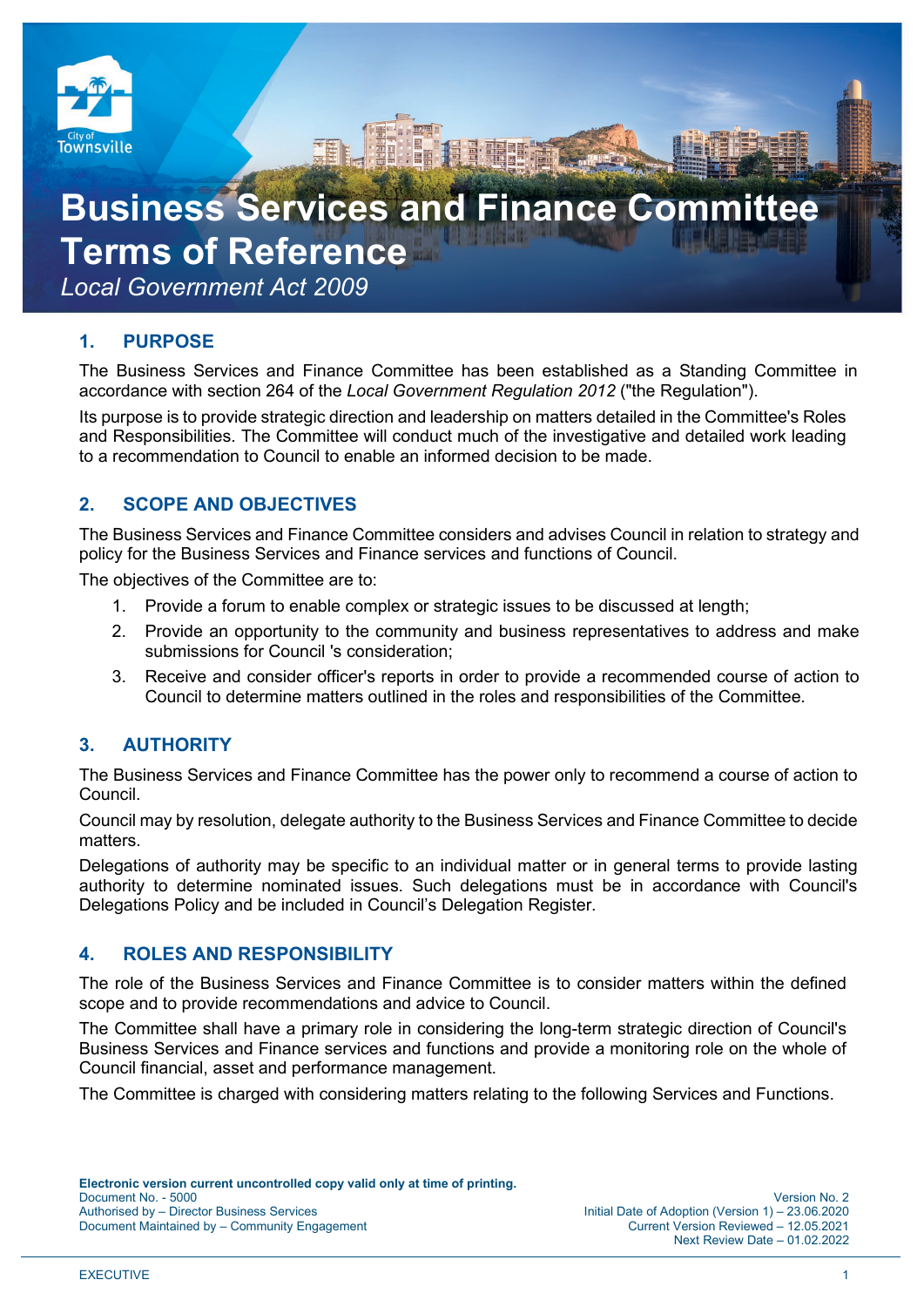#### Functions:

- Information Technology
- Finance
- People & Culture
- Legal Services
- **Procurement**

Services:

- Asset Management (Business Services)
- Business Management
- Financial Management
- **Governance**
- Legal
- Information Technology
- People
- Safety
- Contract Management

Council business referred to above will include such business as:

- Development of goals and strategies for Council's Corporate Plan, Operational Plan, Business Plans and Performance Management Plans;
- Quarterly review of Council 's Business Services and Finance services and functions progress and achievement towards Council's Corporate Plan, Operational Plan, Business Plans and Performance Management Plans;
- Development of the annual budget for Council's Business Services and Finance services and functions;
- Quarterly review of the annual budget for Council's Business Services and Finance services and functions;
- Monthly review of Council 's Business Services and Finance services and functions financial reports; and
- To report to Council on a regular basis on the operations of Council's Business Services and Finance services and functions.

## **5. MEMBERSHIP**

Membership of the Committee is in accordance with previous resolutions of Council, being five Councillors and the Mayor. The Director of Business Services and Chief Financial Officer will also attend as advisers to the Committee.

Councillors will be appointed to the Committee for the term of the Council unless otherwise removed by a resolution of Council or acceptance of a resignation.

In the event of a Councillor resigning his/her position on the Committee, the Council will nominate a Councillor to fill the vacant position.

## **5.1 APPOINTMENT OF CHAIRPERSON**

The Chairperson of the Committee shall be appointed by Council.

In the absence of the appointed Chairperson from a meeting, the meeting will be chaired by the Deputy Chairperson appointed by the Committee.

**Electronic version current uncontrolled copy valid only at time of printing.**  Document No. - 5000 Version No. 2 Document Maintained by – Community Engagement Current Version Reviewed – 12.05.2021

Initial Date of Adoption (Version 1) – 23.06.2020 Next Review Date – 01.02.2022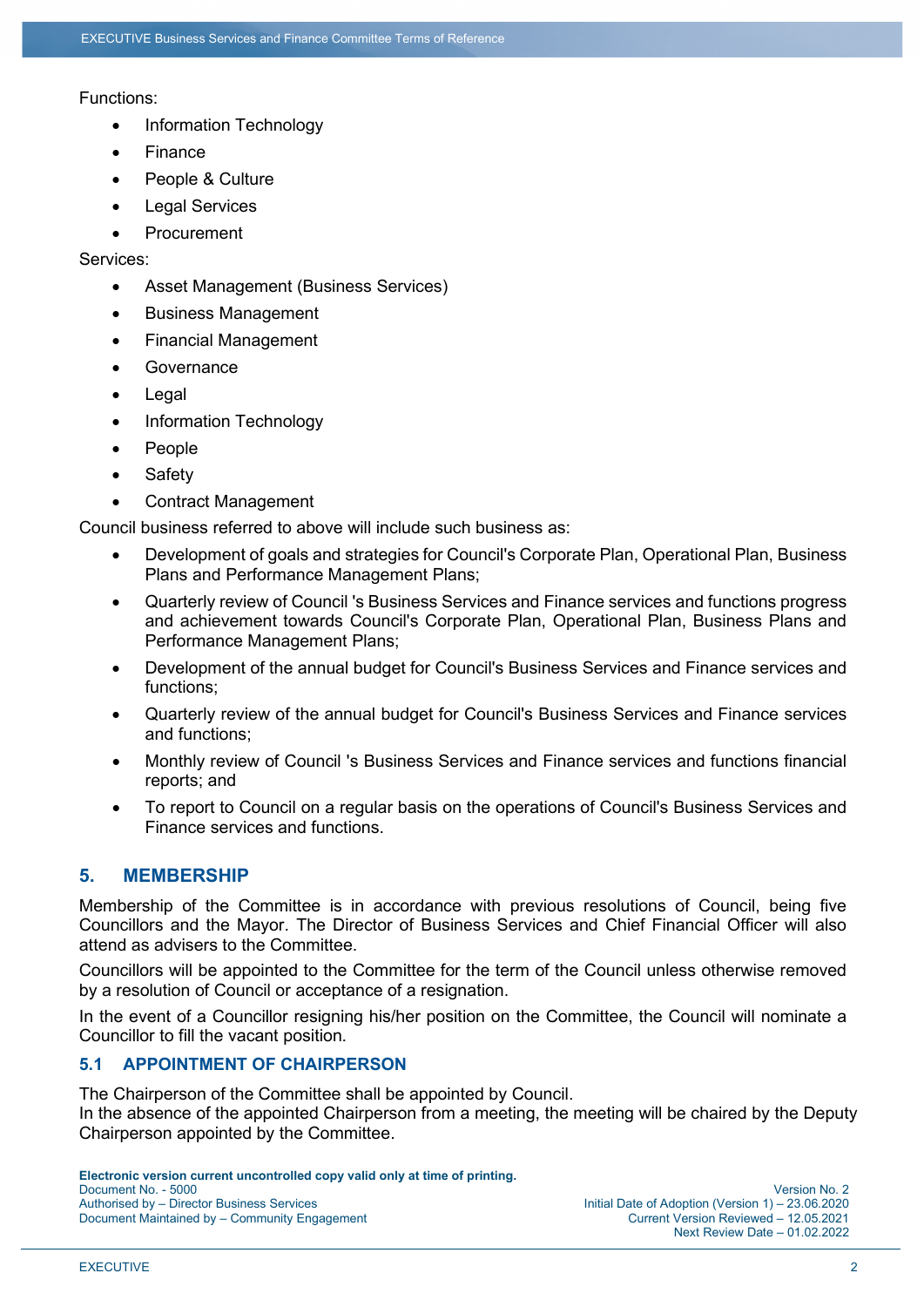## **5.2 APPOINTMENT OF DEPUTY CHAIRPERSON**

The Deputy Chairperson of the Business Services and Finance Committee shall be appointed by the members of the Committee at the first meeting.

## **5.3 ROLE OF CHAIRPERSON**

The Chairperson becomes the spokesperson on behalf of Council in discussing matters relating to the Business Services and Finance Committee with the community.

The role of Chairperson allows that Councillor to specialise in the areas relating to the Business Services and Finance Committee's responsible services and functions of Council.

The Chairperson will preside at the meeting and conduct the meeting as they see fit. If there is a dispute about meeting procedure reference will be made to the Townsville City Council's Code of Meeting Practice Policy.

## **5.4 ROLE OF DEPUTY CHAIRPERSON**

The Deputy Chairperson will assume the roles and responsibilities of the Chairperson should the Chairperson be unable to fulfill their role.

#### **5.5 ROLE OF COMMITTEE MEMBERS**

The role of a Committee Member is to consider and make recommendations on matters relating to Council achieving the goals for Council's Business Services and Finance services and functions, as outlined in Council 's Community and Corporate Plan and considering the implementation of policies relating to Council 's Corporate functions, while serving the overall public interest of the whole local government area.

#### **5.6 TERMS OF MEMBERSHIP**

a) Representation

The appointed Committee Members will be required to attend the meeting in person.

b) Proxy

A committee member may not award a Proxy Vote to another Committee member.

An Alternative Member may be appointed in accordance with S266 of the Regulation.

c) Sub-Committees

The Business Services and Finance Committee can recommend the appointment of a Special committee should the need arise, and this may act as a sub-committee.

The Special Committee will be appointed by resolution at a Full Council meeting in accordance with S264 of the Regulation.

#### **6. MEETINGS**

All meetings of the Committee shall be open to the public unless resolved by the Committee to be closed to the public for the purpose of discussing a matter deemed to be confidential in terms of S254 of the Regulation.

## **6.1 QUORUM**

The quorum for the Business Services and Finance Committee must be in accordance with Council's Code of Meeting Practice. The quorum for a Standing Committee meeting is a majority of the Councillors appointed to that committee, or where the committee is an even number one half of the number is a quorum. In this instance quorum will constitute the attendance of 3 committee members.

Next Review Date – 01.02.2022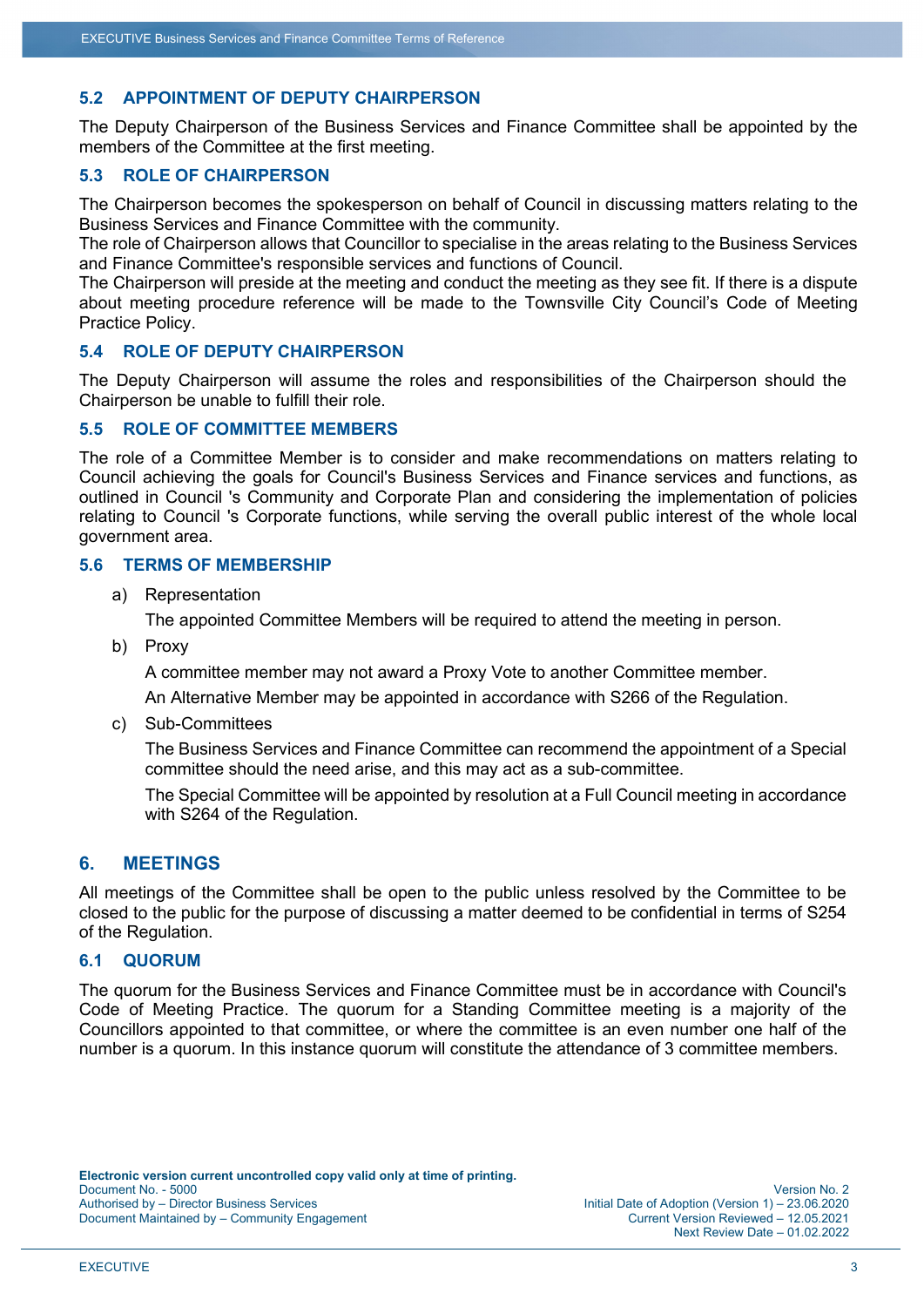## **6.2 FREQUENCY AND LOCATION**

Committee meetings are held at the Council Chambers located at 103 Walker Street, Townsville as resolved at previous Council meetings.

Meetings will be held in accordance with the adopted meeting schedule resolved by Councill each calendar year.

The schedule of Business Services and Finance Committee meetings are to be adopted in November of each year for the following calendar year.

In accordance with S277(2) of the Regulation the schedule of meetings must be published in a newspaper, circulating generally in its area, at least once a year, and on the Townsville City Council website.

## **6.3 CONDUCT**

Meetings must be conducted in accordance with the provisions of the *Local Government Act 2009* and *Local Government Regulation 2012*. If there is a dispute regarding meeting procedure or the conduct of an individual the Chairperson must refer to the Townsville City Council Code of Meeting Practice.

## **6.4 CONFLICT OF INTEREST**

In accordance with Chapter 5B of the *Local Government Act 2009*, Committee members must declare their interest, whether prescribed conflict of interest or declarable conflict of interest.

#### **6.5 MEETING AGENDA**

The agenda for this Committee will be distributed in accordance with S254C (Notice of meetings) of the Regulation. Council aims to distribute the Committee agenda at least two (2) clear business days prior to the meeting date unless it is impracticable to give that notice.

## **6.6 MEETING RECORDS**

The Committee will keep minutes of its proceedings in accordance with S254F of the Regulation.

#### **7. REPORTING REQUIREMENTS**

The Committee will provide a written report from each of its meetings to the next Ordinary meeting of Council. The written report will contain both the Committee's deliberations and its advice or recommendations.

## **8. REVIEW AND PERFORMANCE EVALUATION**

#### **8.1 TERMS OF REFERENCE**

The Committee shall review these Terms of Reference at the first Business Services and Finance Committee meeting of each calendar year.

#### **8.2 PERFORMANCE EVALUATION**

At the November Business Services and Finance Committee meeting the Committee shall undergo a self-assessment process to ensure all the services and functions and business of the Committee is being dealt with in an efficient and effective manner.

The assessment process shall include but not be restricted to time of meetings, length of meetings, attendance at meetings (members and public), location of meetings (suitability), content of meetings, results of recommendations on matters discussed, achievements, satisfaction rating of members and meeting management.

# **9. COUNCIL REPRESENTATION**

Next Review Date – 01.02.2022